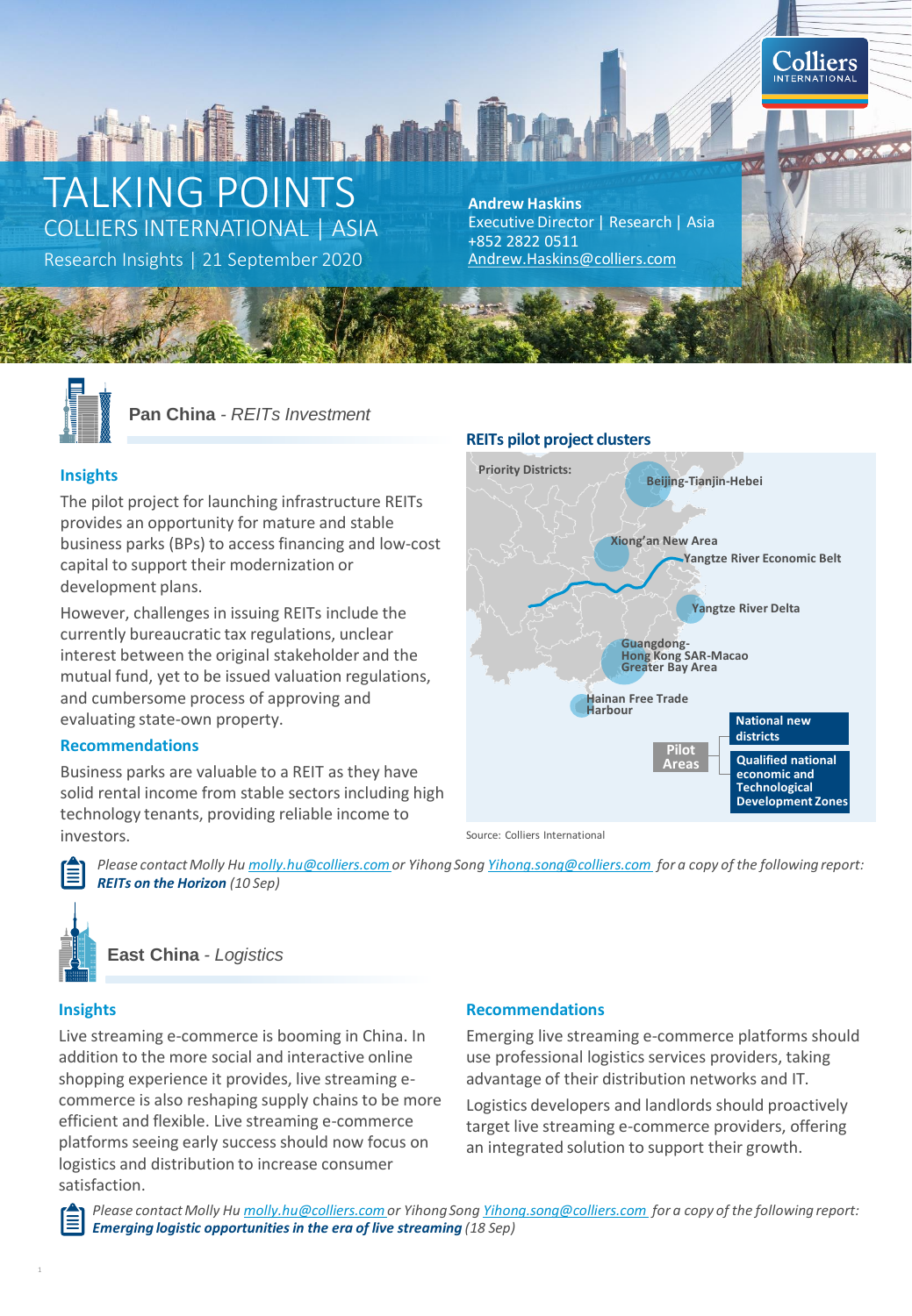

## **Office tenant leasing guide 2020**

As we mark our 25th anniversary in Korea, Colliers International is pleased to introduce our Office Tenant Leasing Guide. South Korea is an extraordinary country. Its fascinating history stretches back thousands of years. On the real estate front, Seoul, the capital, is very diverse. It is comprised of everything from ancient palaces to ultra-modern, prime grade buildings - an exciting mix of old and new. Korean real estate practices, like elements of the local culture, can be quite unique.

We have created this essential step-by-step guide to help you make timely real estate decisions that create value for your business in Korea and support operational objectives. By harnessing our leasing experts' knowledge and experience across Seoul, we enable seamless transition with minimum disruptions to your business.

In our guide, you could get more about:

- Korea Overview: One of the Most Unique Cities across Asia
- Market Practice: Leasing Terminology and **Guidelines**
- The Office Leasing Process: 4 Steps to Business Productivity
- How to Prepare: Workplace Advisory & Checklist

*For further details, please see Colliers' report:*

‐*Korea Office Tenant Leasing Guide 2020 (26 Sep)*

## **Insights**

As we Korea is an attractive candidate for the relocation of Asia headquarters (HQs) of financials institutions. Seoul ranks fifth in our Top Locations in Asia report, and there are various government incentives and policies available to the financial sector.

Among the World Bank's financial development and human capital indicators, Korea is rated equal or better than Hong Kong SAR, Singapore, and Japan. Given Korea's stable financial infrastructure, government-friendly fintech support policies, and the growing international asset and investment presence, we recommend financial occupiers consider Korea as a competitive financial hub.

### **Recommendations**

We recommend global financial occupiers take advantage of tax benefits and rent-free office space such as the Seoul Metropolitan Government's rent subsidies of up to 70% for up to five years for space in One IFC Building in Yeouido.

We also recommend financial sector occupiers relocating from Hong Kong to consider incentives such as the Busan Metropolitan Government's offer of a rent-free lease on a 522 sq meter office in the Busan International Financial Center (BIFC).

*For further details, please see Colliers' report:*

‐*Korean Opportunities for Global Financial Occupiers (18 Sep)*



**Australia** *– Office, Industrial*

# **Office**

## **Insights**

The month of August has proven to be the strongest month in 2020 in terms of transactions occurring in the office market. With the majority of states seeing COVID-19 restrictions eased, this provides the market with a boost of confidence whilst heading towards the end of the year.

According to Simon Hunt, Managing Director Office Leasing at Colliers International:

- Office Leasing team nationally transacted 69 deals for over 40,000 sq metres of office space in August.
- The August statistic is the highest monthly result since February 2020 when 69 deals were transacted across 36,000 sq metres, with March recording a similar result of 61 deals across some larger transactions totalling 46,000 sq metres.
- These numbers provide us with confidence that while businesses did put their real estate decisions on hold during COVID-19 restrictions, they are now feeling much more comfortable with how the market is playing out and as a result are transacting.
- In 2020 we have seen the majority of our transactions occur within the Finance and IT sectors; and in August there are seven of the deals from each of the Government and Property Services sectors and six deals each from the IT and Construction and Trade sectors.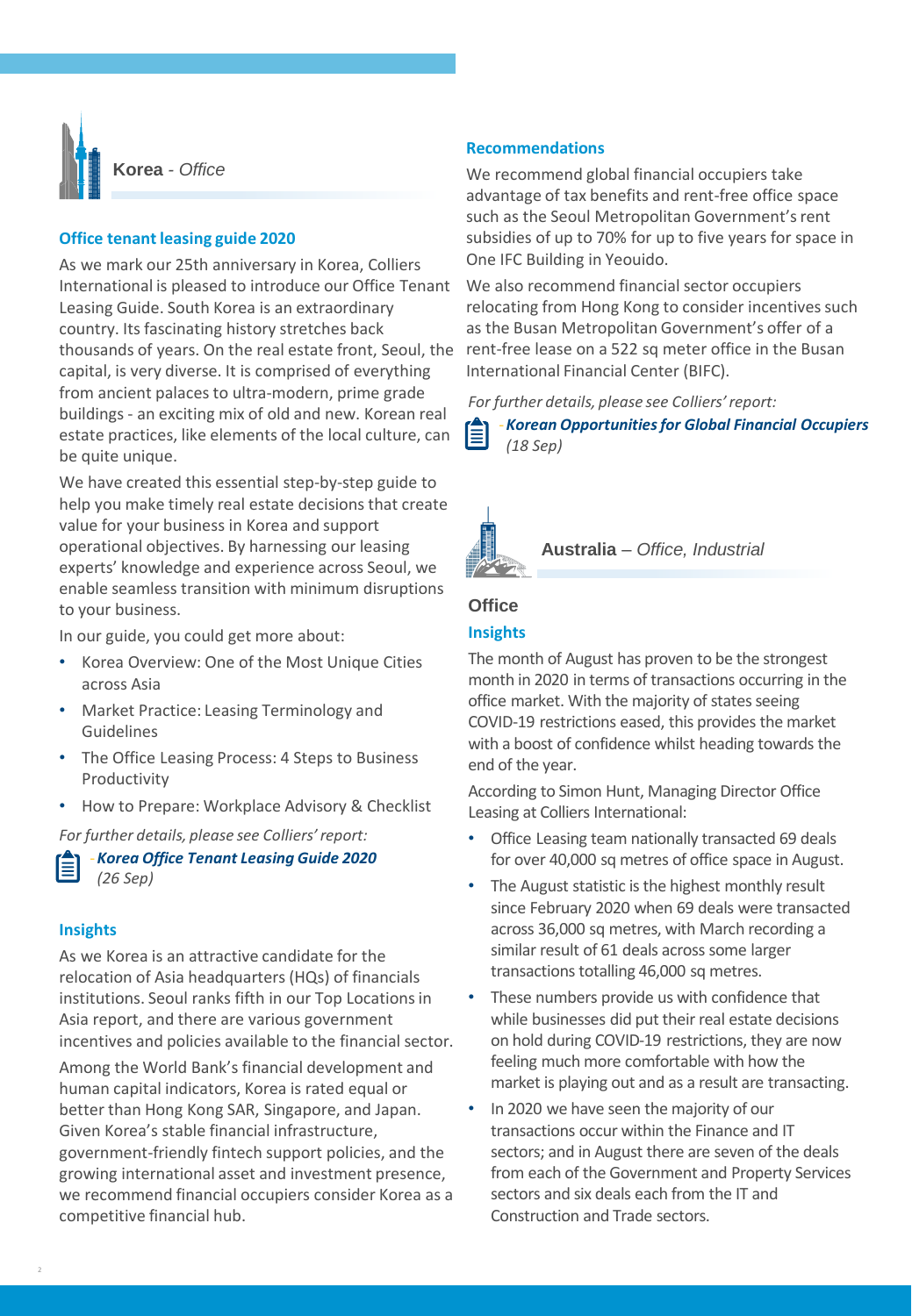- In 2020 we have seen the majority of our transactions occur within the Finance and IT sectors; and in August there are seven of the deals from each of the Government and Property Services sectors and six deals each from the IT and Construction and Trade sectors.
- Businesses are also still transacting on large space over 3,000 sq metres; to date we have seen 102,000 sq metres transacted for this size segment and in August we saw over 10,000 sq metres transacted by businesses on space over 3,000 sq metres.
- With enquiry still stable we expect to see our deal flow continue strong for the remainder of 2020 and into 2021.

‐*August proves to be the strongest month yet for Office transactions across the country (17 Sep) For further details, please see Colliers' website:*

# **Canberra's office market Q3 2020**

## **Insights**

The uncertainty and volatility caused by the evolving global COVID-19 pandemic has so far demonstrated some key advantages for Canberra. The smaller and less congested market size, high proportion of cashflows backed by AAA rated government tenants, and a good proportion of contemporary stock is more adaptable to a virus conscious workplace. The Canberra office market and broader ACT economy show positive signs of increased activity in Q3 2020. However, it is still too early to forecast any return to pre- COVID-19 market conditions.

The Canberra office market ended 2019 in a good position and we had anticipated a very positive outlook for 2020. COVID-19 may have slowed the pace of market growth and improvement but the direction remains positive. Despite limited sales and leasing transactions, completed since the start of COVID-19, there is still confidence in the Canberra office market and a series of transactions are likely to still occur in the balance of 2020.

‐*Canberra Office Market Update Q3 2020 (10 Sep) For further details, please see Colliers' report:*

# **Industrial**

## **Insights**

The basis for this report was to profile six major regional centres and analyse the key drivers underpinning each market. On reflection, each of the markets highlighted has common themes – their economy has transitioned and diversified over the past decade, they have access to multiple modes of transport and they are benefiting from spill over impacts from heated conditions within adjacent capital city markets.

While not immune to recent economic uncertainty, the Australian industrial and logistics sector has so far proven to be resilient, underpinned by the exponential growth of e-commerce as well as the reallocation of capital away from other sectors. In addition, we have seen industrial occupiers focus on operational efficiencies, both in terms of building design and automation as well as locational preferences. With occupiers expected to place a greater emphasis on costs now more than ever, key industrial hubs just outside of the major capital cities are expected to benefit as they provide ease of access to major metro markets without the drawbacks of increased costs, competition and congestion.

The ever-growing desire for more efficient logistics platforms is expected to drive industrial occupiers to seek warehouse space outside of the major capital cities. Modern technology and changing consumer habits will assist with this trend as the way we make, buy and distribute goods changes significantly over the next decade.

*For further details, please see Colliers' report:*

‐*Regional Spotlight report (15 Sep)*